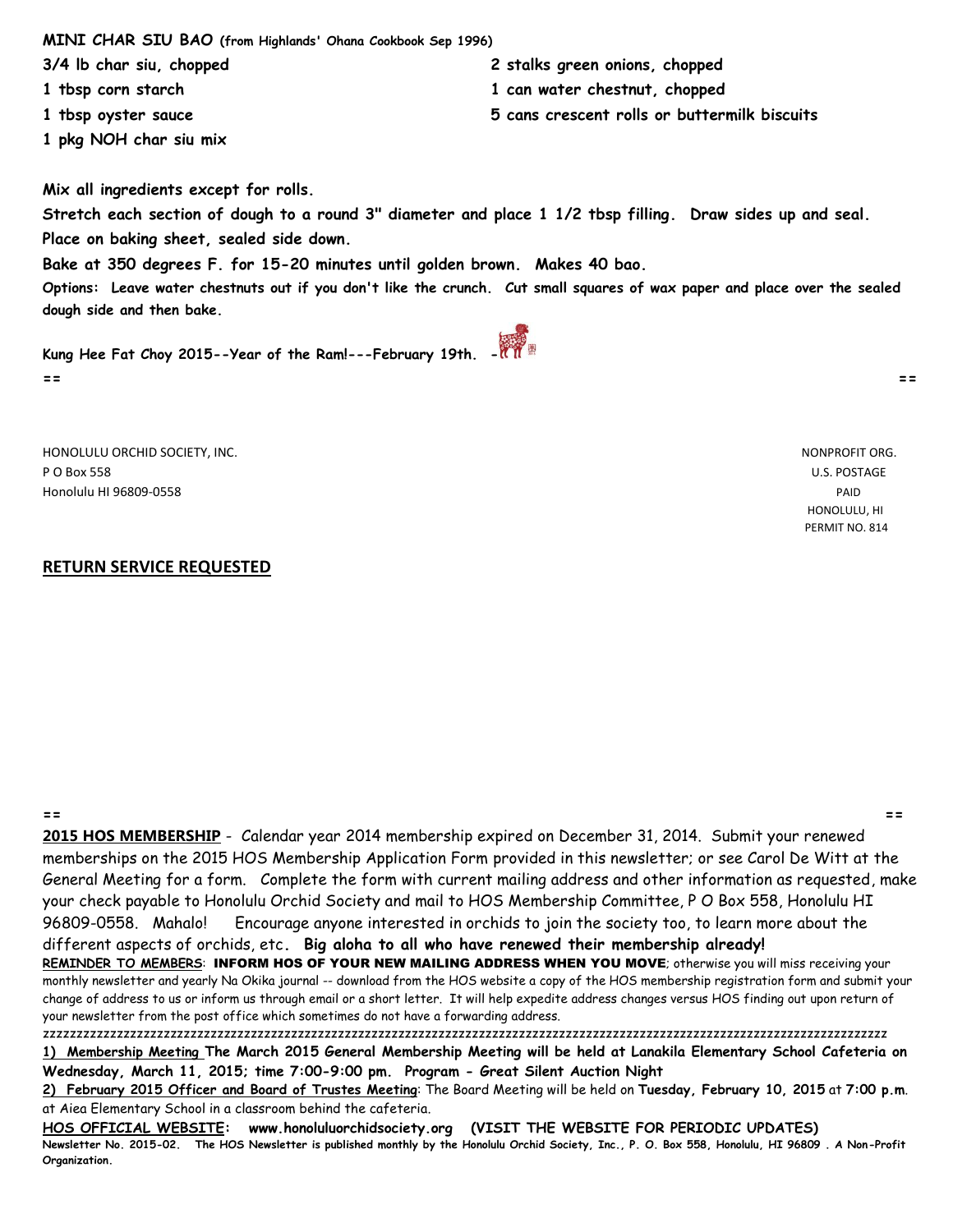## **HONOLULU ORCHID SOCIETY MONTHLY NEWSLETTER No. 2015-02**

HOS GENERAL MEETING

Date: Wednesday, February 11, 2015 Time/Place: 7:00 - 9:00 p.m., Lanakila Elementary School Cafeteria Program: **"The Realm of Wonder"** Speaker: **Dr. Alec Pridgeon**

The guest speaker will be Dr. Alec Pridgeon who will present "The Realm of Wonder". It is a popular talk on orchid pollination around the world. Dr. Pridgeon is best known as the past Editor of the American Orchid Society Bulletin (now titled Orchids) and Founding Editor of the scientific orchid journal, Lindleyana. He has traveled around the world, written numerous scientific papers, and has been an invited speaker to nine World Orchid Conferences. Dr. Pridgeon will be speaking to HOS thanks to the efforts of Dr. Inge White.

Guests are more than welcome. There is ample parking in the School parking lot. Refreshments will be served.

**MAHALO NUI LOA**. Mahalo to members, guest, family and friends who attended HOS' first meeting of 2015 -- our General Membership Business Meeting and Installation Banquet at the Hale Ikena at Fort Shafter. President Ruth Chun conducted the business meeting, recognized the guest speakers of calendar year 2014, and announced Bradley Lau as Honolulu Orchid Society's 2014 Orchidist of the Year. Congratulations Brad for your outstanding service to the HOS! Ruth then recognized the outgoing 2014 Board for their unselfish services and introduced the incoming 2015 Officers and Board of Trustees with Dr. Ingelia White installing the incoming Board. (Thank you Inge for your words of wisdom for the incoming board on such short notice due to illness of Raymond Uchida who would have done the installation. Speedy recovery to Raymond & Dr. Janice Uchida.) After a short delay due to an earlier power outage, the buffet service was opened and everyone feasted till their tummies were full of the delicious foods served from breakfast foods to hot entrees, prime rib so tender, assorted fruits, pastries, salads, and desserts. Orchid plants were given out by the board members as Williette Wong called out the names randomly of everyone present throughout the meeting.

**DONATIONS.** Mahalo **Dr. Haruyuki Kamemoto, Nancy Woltmon, Guido Ulmann, Doreen Fujita and anonymous** for your generous donations. We sincerely appreciate your generous gifts!

**THOUGHTS AND PRAYERS:** Dave Bealer; our soft spoken, generous, quiet member; will be having triple bypass and a heart valve replacement surgery on February 2nd. Please keep him in your thoughts and prayers for a successful surgery and recovery. You may also contact him by email at bealerd001@hawaii.rr.com.

**HOS March 2015 General Membership Meeting is the** "**Great Silent Auction Night**" on March 11th. Save the date and mark your calendar to attend this fundraiser event for HOS. Plants from orchid growers throughout the state of Hawaii will be available for bid. We also ask members to donate plants (any kine), orchid plant accessories, white elephant items, onolicious food items (individually packaged/wrapped), etc.. for the auction. Extend an invite to family and friends too.

**The shows begin! Two upcoming 2015 Orchid Shows are just around the corner! - Once again we need membership full support to provide your blooming orchid plants, greeneries to fill-in open spaces, props, and physical labor and time to help set up and also to break down our displays.**

**The orchid shows will be held simultaneously on the same dates - MARCH 20,21,22, 2015:**